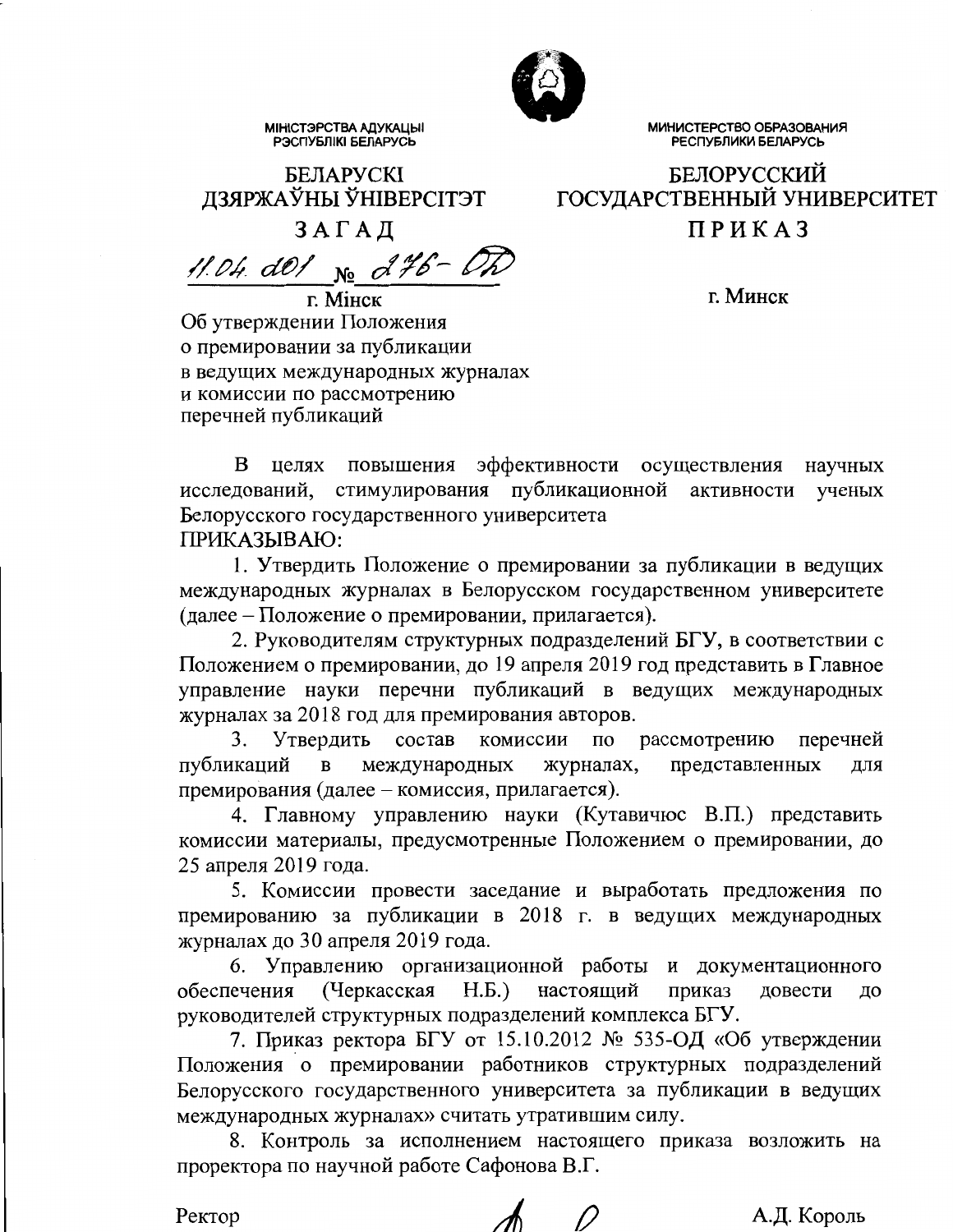# ЛИСТ СОГЛАСОВАНИЯ (ВИЗИРОВАНИЯ)

Проект документа:Приказы по основной деятельности (ОД)<br>Об утверждении Положения о премировании за публикации в ведущих международных журналах и комиссии по рассмотрению перечней публикаций

| Наименование<br>должности                                                                                                  | Виза                      | Дата       | Подпись | ФИО                  | Примечание                                                                                                                                                  |
|----------------------------------------------------------------------------------------------------------------------------|---------------------------|------------|---------|----------------------|-------------------------------------------------------------------------------------------------------------------------------------------------------------|
| Начальник<br>управления<br>(Управление<br>организационной<br>работы и<br>документационного<br>обеспечения)                 | Согласен с<br>замечаниями | 04.04.2019 |         | Черкасская Н.Б.      | п.2 сделать<br>п.7, остальные<br>ПОДНЯТЬ<br>выше;<br>в приложении<br>2 добавить:<br><b>УТВЕРЖДЕН</b><br>$\Omega$<br>Приказ<br>ректора БГУ<br>N <sub>2</sub> |
| Зам. проректора по<br>научной работе -<br>начальник ГУН<br>(TYH)                                                           | Согласен                  | 04.04.2019 |         | Кутавичюс В.П.       |                                                                                                                                                             |
| Начальник<br>управления<br>(Управление<br>правовой работы)                                                                 | Согласен                  | 04.04.2019 |         | Швакова Е.Н.         |                                                                                                                                                             |
| Начальник Главного<br>управления<br>(Главное управление<br>планирования,<br>экономики и<br>инвестиционной<br>деятельности) | Согласен                  | 04.04.2019 |         | Тарасевич М.К.       |                                                                                                                                                             |
| Начальник Главного<br>управления - главный<br>бухгалтер<br>(Главное управление<br>бухгалтерского учета<br>и финансов)      | Согласен                  | 05.04.2019 |         | Ковшевич Т.В.        |                                                                                                                                                             |
| Проректор по<br>экономике и<br>материально-<br>техническому<br>развитию<br>(Ректорат)                                      | Согласен                  | 05.04.2019 |         | Черепенников<br>М.Б. |                                                                                                                                                             |
| Проректор по<br>научной работе<br>(Ректорат)                                                                               | Согласен                  | 04.04.2019 |         | Сафонов В.Г.         |                                                                                                                                                             |
| Первый проректор<br>(Ректорат)                                                                                             | Согласен                  | 08.04.2019 |         | Ивашкевич О.А.       |                                                                                                                                                             |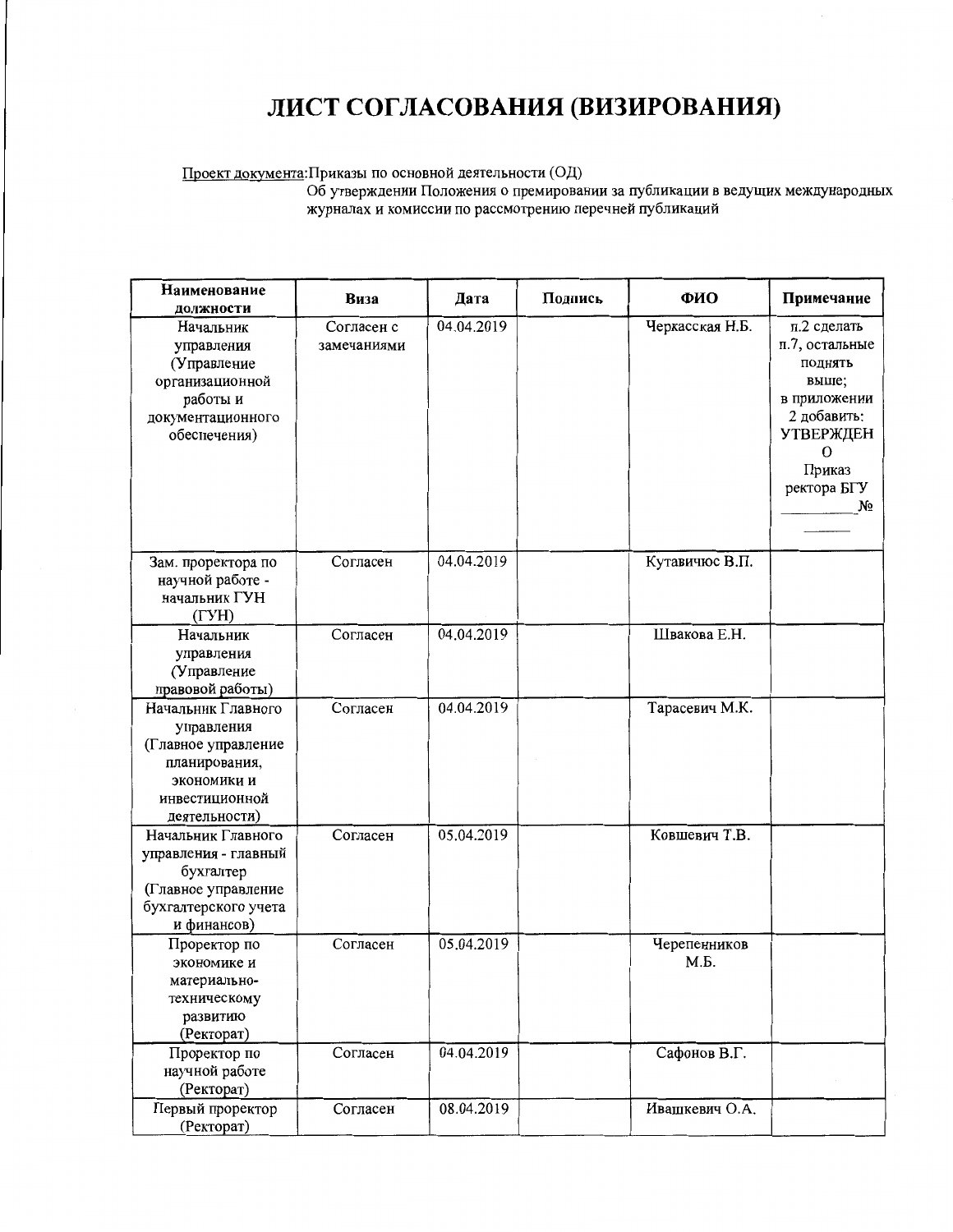## БЕЛОРУССКИЙ ГОСУДАРСТВЕННЫЙ **УНИВЕРСИТЕТ**



**УТВЕРЖДЕНО** Приказ ректора БГУ<br>11. Oh d019  $_{\text{Ne}}$  d 46 - O

ПОЛОЖЕНИЕ

о премировании за публикации в ведущих международных журналах в Белорусском государственном университете

#### ГЛАВА 1 ОБЩИЕ ПОЛОЖЕНИЯ

1. Настоящее положение разработано в соответствии с решением Совета БГУ от 15 октября 2018 года в целях материальной заинтересованности работников и обучающихся (докторантов, аспирантов, студентов) структурных подразделений Белорусского государственного университета (далее - БГУ), для которых БГУ является основным местом работы (учебы), в повышении их творческой активности и качества работы при осуществлении научных исследований, а также стимулирования публикационной активности.

2. Премироваться могут работники и обучающиеся БГУ (далее соискатели премии), опубликовавшие статьи в течение календарного года в ведущих международных научных журналах, входящих в базы данных Web of Science и Scopus (далее - международные журналы): для естественнонаучных факультетов - входящих в первый квартиль, для гуманитарных факультетов - в первый и второй квартиль. При рассмотрении материалов учитываются статьи, где использована официальная форма написания БГУ: Belarusian State University.

3. Для рассмотрения представленных материалов приказом ректора создается комиссия из ведущих специалистов естественнонаучного и гуманитарного профиля под председательством проректора по научной работе.

4. Источник и размер премиального фонда определяется ежегодно решением ректората.

5. Основанием для выплаты премий является приказ ректора БГУ.

6. Премирование за публикации в международных журналах работников и обучающихся юридических лиц, входящих в комплекс БГУ, осуществляется в соответствии с локальной нормативной базой юридических лиц.

#### ГЛАВА 2

# УСЛОВИЯ И ПОРЯДОК ПРЕДСТАВЛЕНИЯ МАТЕРИАЛОВ ДЛЯ УСТАНОВЛЕНИЯ РАЗМЕРОВ ПРЕМИЙ

7. Подразделения ежегодно в срок до 31 марта представляют в Главное управление науки (далее - ГУН) перечень ранжированных по значимости публикаций в международных журналах, соответствующих пункту 2 настоящего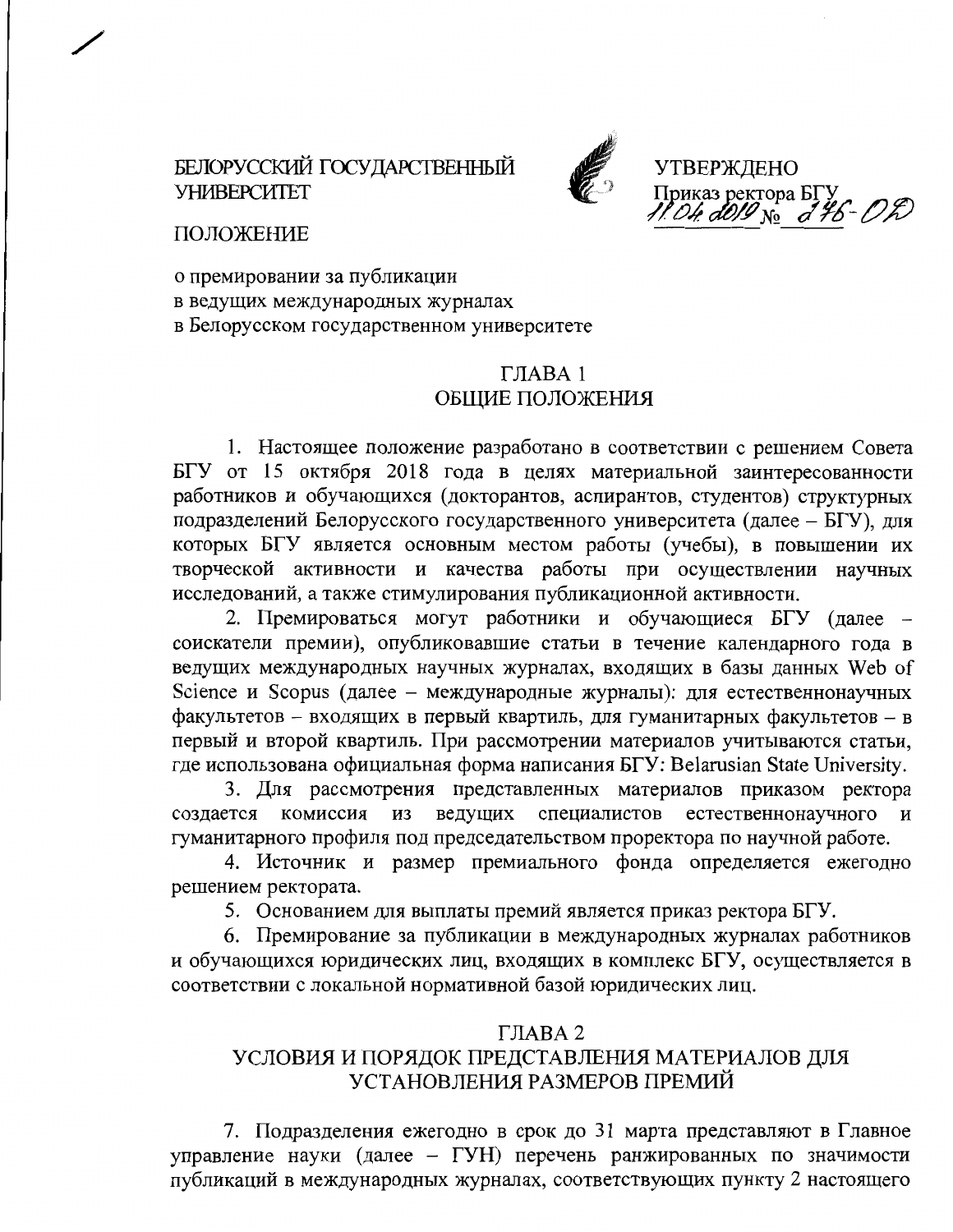положения и оформленный согласно Приложению.

страниц публикаций, перечню прикладываются копии первых  $K$ подписанные соискателями премий.

Документы предоставляются в бумажном и электронном виде.

ГУН проводит первичное рассмотрение представленных документов, производит расчет количества баллов соискателей и представляет их на комиссию. Комиссия на основе предложений подразделений и ГУН проводит анализ представленных материалов и формирует рекомендуемый список статей и авторов для премирования с учетом импакт-фактора (CiteScore) журнала.

#### ГЛАВА 3

### ПОРЯДОК И УСЛОВИЯ ОПРЕДЕЛЕНИЯ РАЗМЕРОВ ПРЕМИЙ

8. Размер премии для каждого соискателя премии устанавливается исходя из количества статей, принятых к премированию, квартиля, в который входит международный журнал за предыдущий год, количества соавторов статьи и выделенного премиального фонда.

9. Размер премии соискателя определяется исходя из общего количества баллов, полученных путем сложения баллов за каждую принятую для расчета статью.

10. Баллы за статью определяются (с точностью до одного знака после запятой) по формуле:

$$
B=\frac{Q_i}{c},
$$

где  $Q_i$  – баллы за *i*-ый квартиль ( $Q_i = 10$ ;  $Q_2 = 7.5$ );  $c$  – количество соавторов статьи из числа работников БГУ.

11. В случае неравного распределения авторского участия в публикации, авторы могут представить письменно согласованное со всеми соавторами (соискателями премии) распределение авторских долей, которое будет учтено при расчете набранных баллов.

12. Денежное выражение балла определяется ежегодно в зависимости от публикационной эффективности научной деятельности И активности соискателей премии.

13. Распределение премиального фонда утверждается ректором БГУ. Приказ ректора на премирование за публикации в международных журналах оформляется не позднее, чем через десять дней после утверждения списка соискателей решением ректората.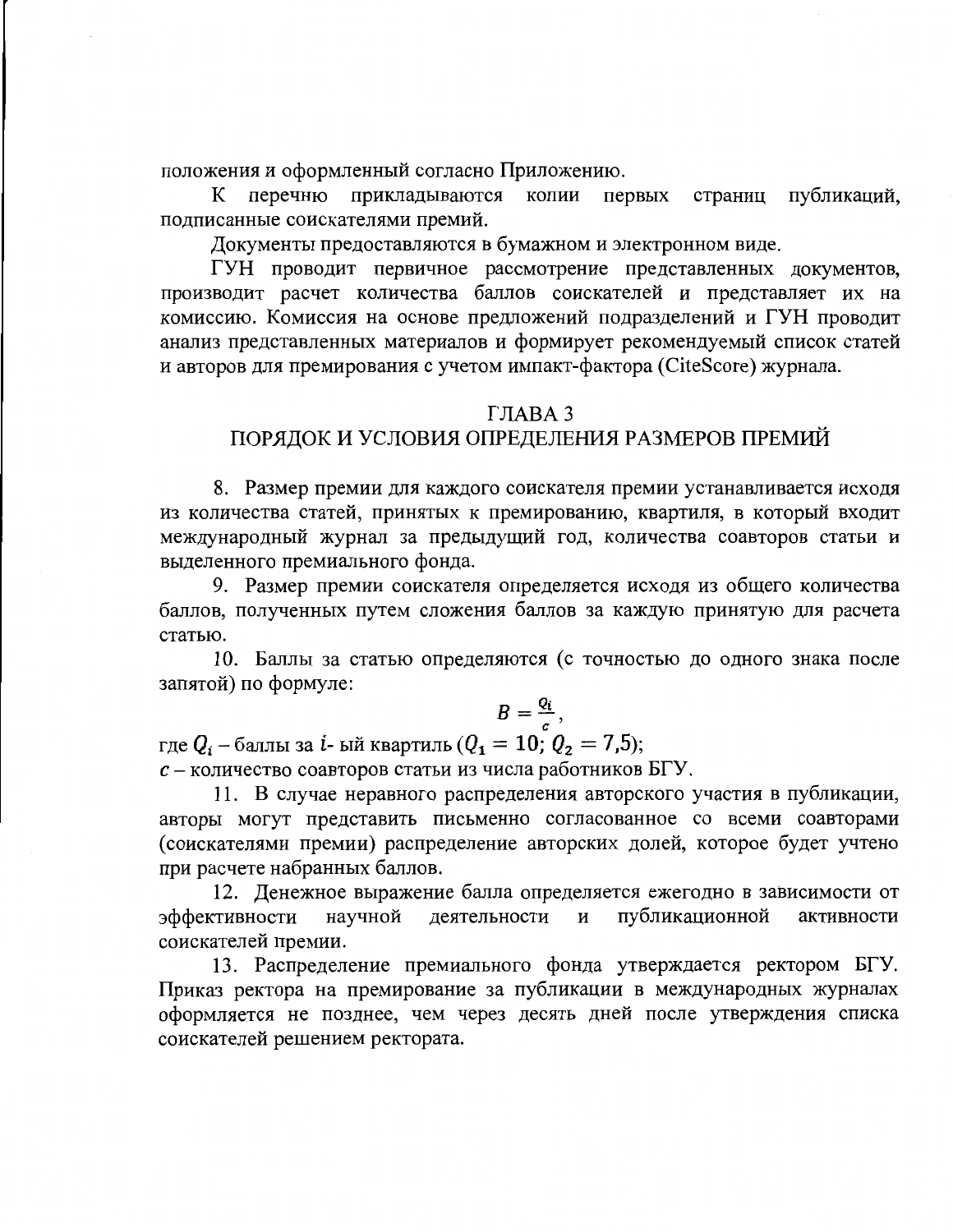Приложение к Положению  $\mathbf{o}$ премировании за публикации в ведущих международных журналах в Белорусском государственном университете

#### **ПЕРЕЧЕНЬ**

научных публикаций в 20 г. в журналах, входящих в базу данных Web of Science и/или Scopus

(название подразделения)

| $N_{2}$<br>$\Pi.\Pi$ | Полные<br>библиографические<br>данные публикации,<br>DOI | Название журнала<br>$(zo\partial, N_2)$ | Квартиль<br>(импакт-<br>фактор для<br>журналов<br>Web<br>$\it of$<br>Science/<br>CiteScore для<br>Scopus) | Авторы<br>публикации из<br>числа<br>работников БГУ<br>(ФИО, должность,<br>уч. степень,<br>уч. звание) |
|----------------------|----------------------------------------------------------|-----------------------------------------|-----------------------------------------------------------------------------------------------------------|-------------------------------------------------------------------------------------------------------|
|                      |                                                          |                                         |                                                                                                           |                                                                                                       |

Перечень рассмотрен и одобрен Советом подразделения (протокол №, число).

Руководитель подразделения

 $(nodnucb)$ 

ФИО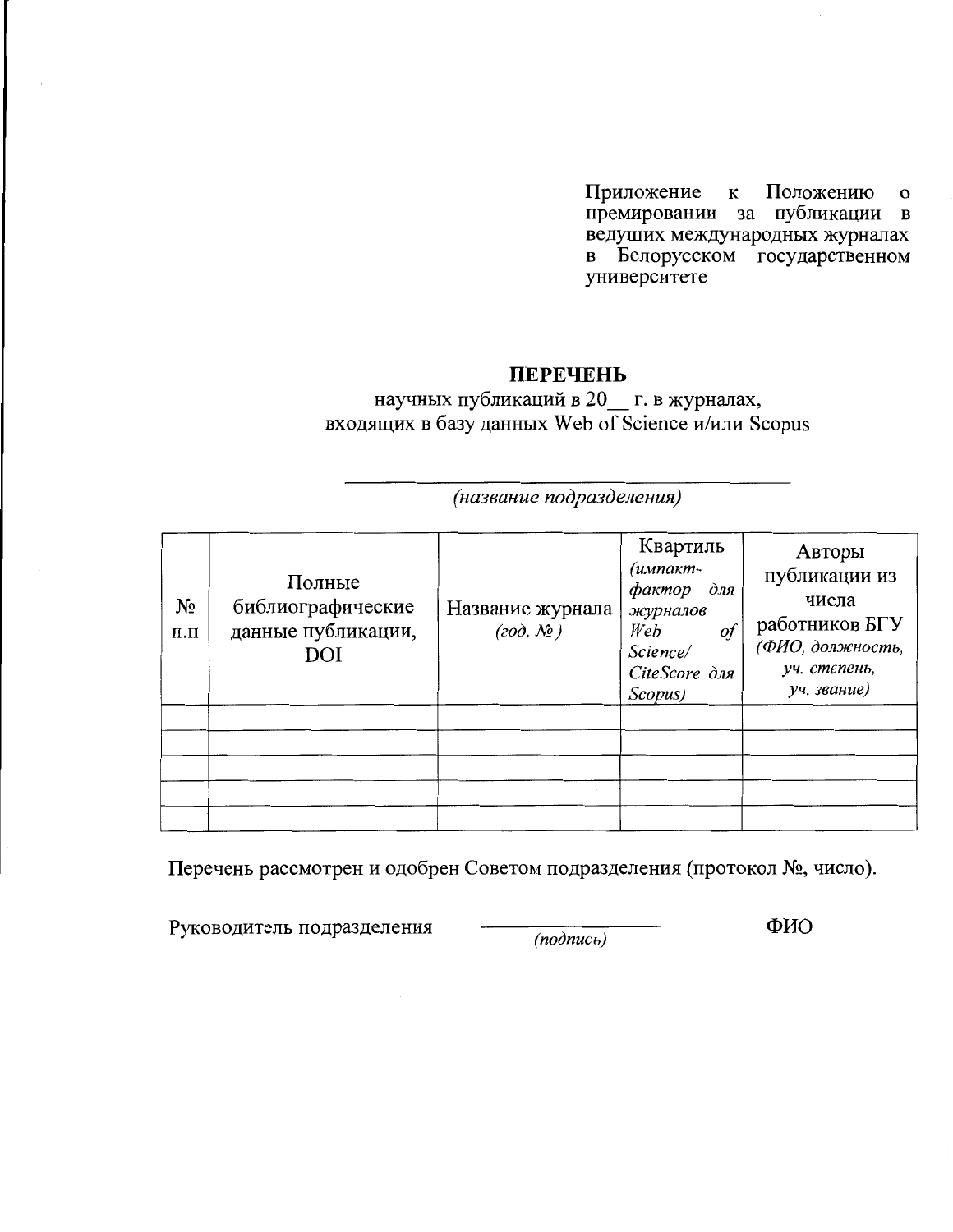Приложение<br>УТВЕРЖДЕНО<br>Приказ ректора БГУ<br>1. 04. d029 No d 76-02

# Состав комиссии по рассмотрению перечней публикаций<br>в международных журналах

| $N_2$    | Фамилия,              | Ученая степень,    | Занимаемая должность  |
|----------|-----------------------|--------------------|-----------------------|
| $N_2$    | имя собственное,      | ученое звание      |                       |
| $\Pi\Pi$ | отчество              |                    |                       |
| 1.       | Сафонов               | доктор физико-     | Проректор по научной  |
|          | Василий Григорьевич   | математических     | работе                |
|          | (Председатель         | наук, профессор    |                       |
|          | комиссии)             |                    |                       |
| 2.       | Антипин Евгений Бо-   | кандидат           | Начальник отдела      |
|          | рисович               | географический     | научно-технической    |
|          | (Секретарь комиссии)  | наук               | информации            |
| 3.       | Харин                 | член-корреспондент | Директор учреждения   |
|          | Юрий Семенович        | НАН Беларуси,      | БГУ «НИИ прикладных   |
|          |                       | доктор физико-     | проблем математики и  |
|          |                       | математических     | информатики»          |
|          |                       | наук, профессор    |                       |
| 4.       | Максименко Сергей     | доктор физико-     | Директор учреждения   |
|          | Афанасьевич           | математических     | БГУ «НИИ ядерных      |
|          |                       | наук, профессор    | проблем»              |
| 5.       | Малый                 | кандидат физико-   | Декан факультета      |
|          | Сергей Владимирович   | математических     | радиофизики и         |
|          |                       | наук, доцент       | компьютерных          |
|          |                       |                    | технологий            |
| 6.       | Свиридов              | член-корреспондент | Декан химического     |
|          | Дмитрий Вадимович     | НАН Беларуси,      | факультета            |
|          |                       | доктор химических  |                       |
|          |                       | наук, профессор    |                       |
| 7.       | Демидчик              | доктор             | Декан биологического  |
|          | Вадим Викторович      | биологических      | факультета            |
|          |                       | наук, доцент       |                       |
| 8.       | Курлович              | кандидат           | Декан географического |
|          | Дмитрий               | географических     | факультета            |
|          | Мирославович          | наук, доцент       |                       |
| 9.       | Кохановский           | доктор             | Декан исторического   |
|          | Александр Геннадьевич | исторических наук, | факультета            |
|          |                       | профессор          |                       |
| 10.      | Гигин                 | кандидат           | Декан факультета      |
|          | Вадим Францевич       | исторических наук, | философии и           |
|          |                       | лоцент             | социальных наук       |